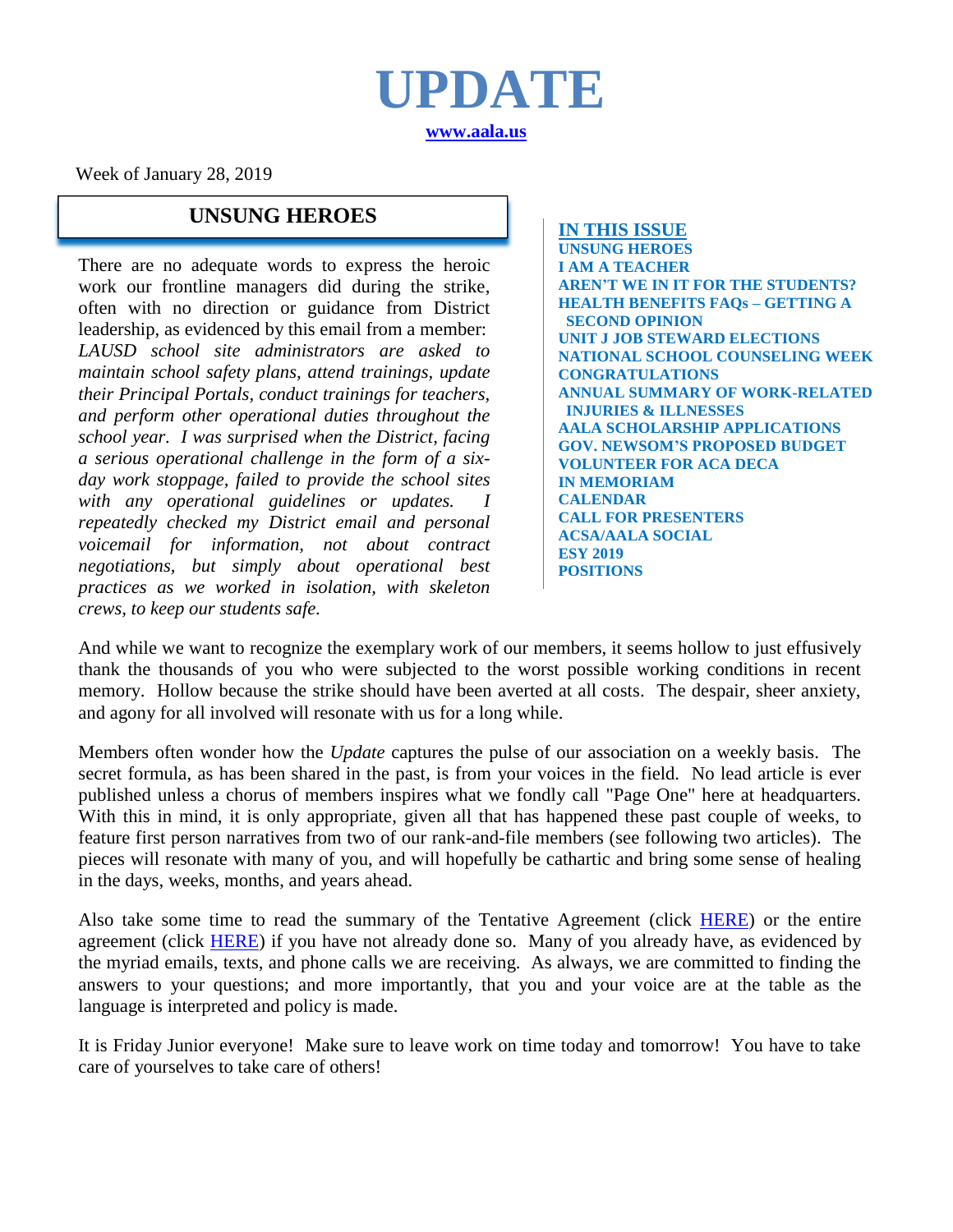#### **I AM A TEACHER**

*An opinion piece submitted by Deborah A Smith, Daniel Pearl Magnet High School Principal*

I have been asked by many people, mostly noneducator friends, my thoughts about the teachers' strike....It is not easy to be public about my feelings regarding this situation, but I have faced many things, events, moments that were not easy....sometimes, you have to go against the tide for what you believe, so here is what I think:

- 1. I STAND WITH TEACHERS! I always have and I always will, but standing with teachers doesn't always mean agreeing.
- 2. I AM A TEACHER. My B.A. is in elementary education, not liberal studies....I trained to be a teacher, and I love being a teacher. I am not a principal, I am a teacher and I happen to work as a principal. I did not go to school to be a principal. I teach kids, teachers, parents, colleagues, every single day in many ways. I am a teacher.
- 3. I walked the line in '89 for UTLA. Everything I/we gained, we lost in the years to come. We lost our raise. Colleagues were RIFd. Remaining teachers were furloughed. I lost 9 days of pay, +++. UTLA promised us we would come out ahead....we walked for kids....no one won in '89. We were told by LAUSD this would happen, and it did.
- 4. The way to change in LAUSD is through the Board of Education, not UTLA. The Board of Education is elected by the people they represent in their respective districts. The Board of Education hires a superintendent. The citizens who reside in LAUSD boundaries are the ones who can vote for elected Board members. If an LAUSD employee lives outside the LAUSD boundaries, the employee does not have a voice in who his/her eventual boss(es) will be. The constituents of LAUSD have repeatedly voted for pro-charter Board members. The pro-charter elected officials are now the majority on the Board. The Board hired a pro-charter superintendent. If people do not want for-charter leadership, then live and vote within LAUSD.

*To read the balance of the article, please click [HERE.](http://www.aala.us/docs/2019/01/I-AM-A-TEACHER.pdf)*

#### **AREN'T WE ALL IN IT FOR THE STUDENTS?**

While this week has been difficult for principals who are not only being asked to keep schools open, but to somehow perform the Herculean task of continuing the learning without teachers—I have found moments of inspiration. Our teachers have found their voice to fight for what they hold near and dear students and schools. I've seen so many photographs of our teachers, and while they may have been wet, cold, and tired...they had smiles on their faces. Finally, the isolated classroom doors are open! They are finding their voice and strength in their community. They are hearing words of appreciation from parents and community members alike that believe in their cause: saving public education.

However, when I read the AALA newsletter, I felt demoralized and dejected after reading some of the demands from the leadership of UTLA. Do most teachers even know that the list of specific demands mentioned in the AALA newsletter is part of what UTLA is bargaining for? Do they know that these demands would severely limit the ability of principals to do their job effectively at school sites, placing more responsibility on teachers? Some of these demands alter the narrative that we've been given.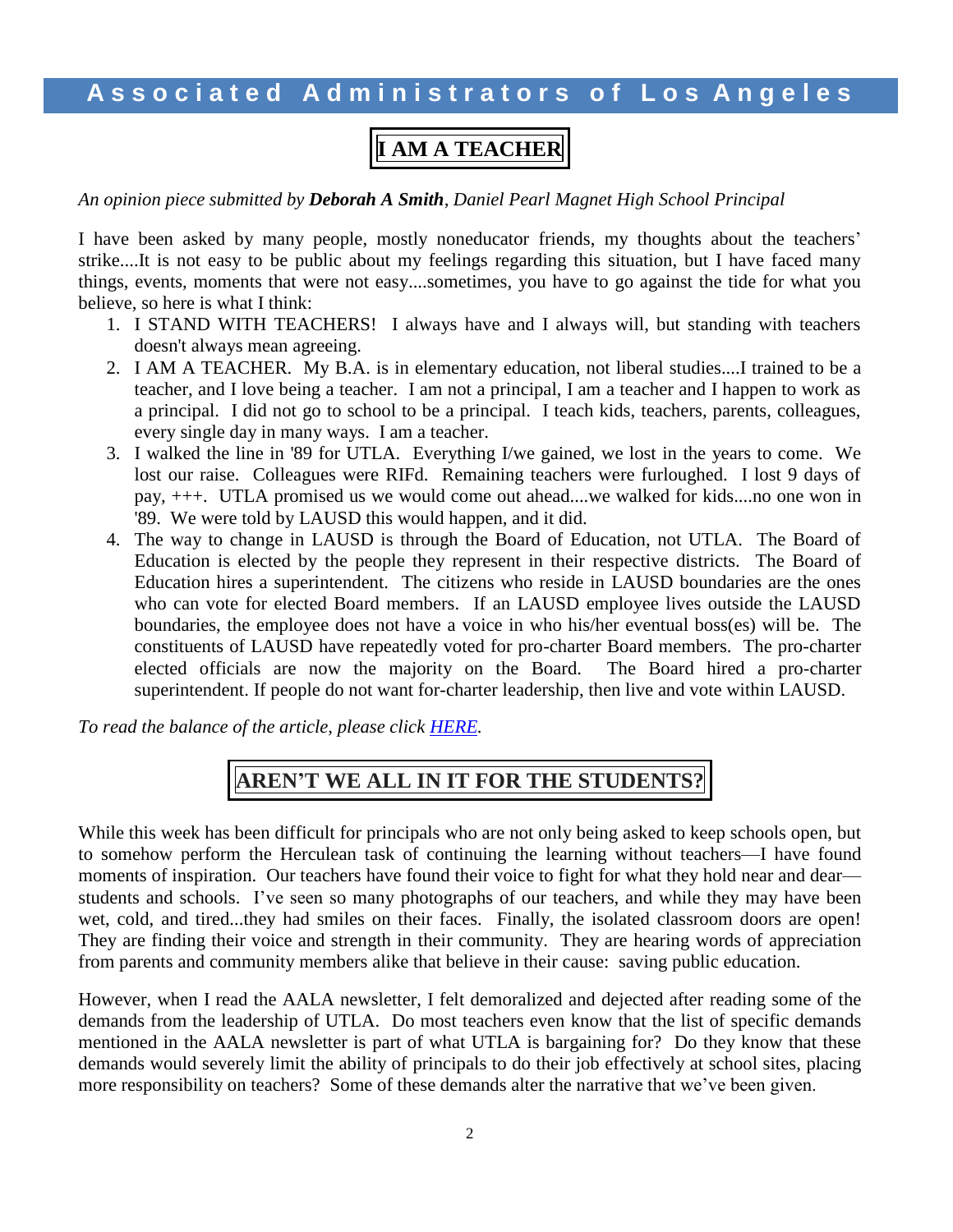#### *STUDENTS (Cont.)*

Do teachers want the additional responsibility of having to serve on the Local School Leadership Council (LSLC) that would now be responsible for ALL site-based professional development; the expenditure of ALL school funds; the implementation of ALL initiatives, including but not limited to Breakfast in the Classroom; and the selection of ALL periodic assessments? (While there does need to be a place for teachers to participate in school decision-making, we need to protect the rights of principals and allow them to do the job they were trained to do.) The teachers I know are not asking to load more onto their already full plates, with additional responsibilities and tasks that will take away from their first priority—the students.

*To read the balance of the article, please click [HERE.](http://www.aala.us/docs/2019/01/Arent-We-All-In-It-For-The-Students_.pdf)*

#### **HEALTH BENEFITS FAQs―** *SHOULD I GET A SECOND OPINION?*

#### **What is a second opinion?**

It is an opinion and/or medical evaluation from a second doctor or medical specialist. In California, you have the right to a second doctor's opinion and asking for one does not necessarily mean you lack confidence in your doctor. Some of the reasons people give for requesting a second opinion include:

- Wanting to know every possible choice for treatment.
- The doctor is unsure of what is wrong.
- Having a rare or unusual diagnosis.
- Seeking another type of treatment.
- The doctor is not a specialist in the condition.
- Having trouble talking with the doctor, or wanting available options explained by someone else.

#### **When should I ask for a second opinion?**

You should definitely ask for a second opinion when:

- Your problem or the cause is not clear and you want confirmation of the diagnosis and/or treatment.
- You are facing surgery and would like to know if different treatment options are available.
- You have doubts about a treatment for a serious health problem.
- Your treatment is not working.

#### **How do I get a second opinion?**

Ask your doctor for a referral. Tell him/her that you would like a second opinion and why you want it. You may be uncomfortable doing this, but most doctors welcome another expert opinion. Most importantly, your doctor will help you get the relevant medical records you'll need to share with the second doctor. Also, your doctor will likely be involved in your care after your treatment/procedure.

Usually, your medical group or health plan must approve your doctor's referral. If your problem is urgent, your plan must reply to your request in three days. Urgent means it is a serious threat to your life. It is highly recommended that you see someone at a different institution.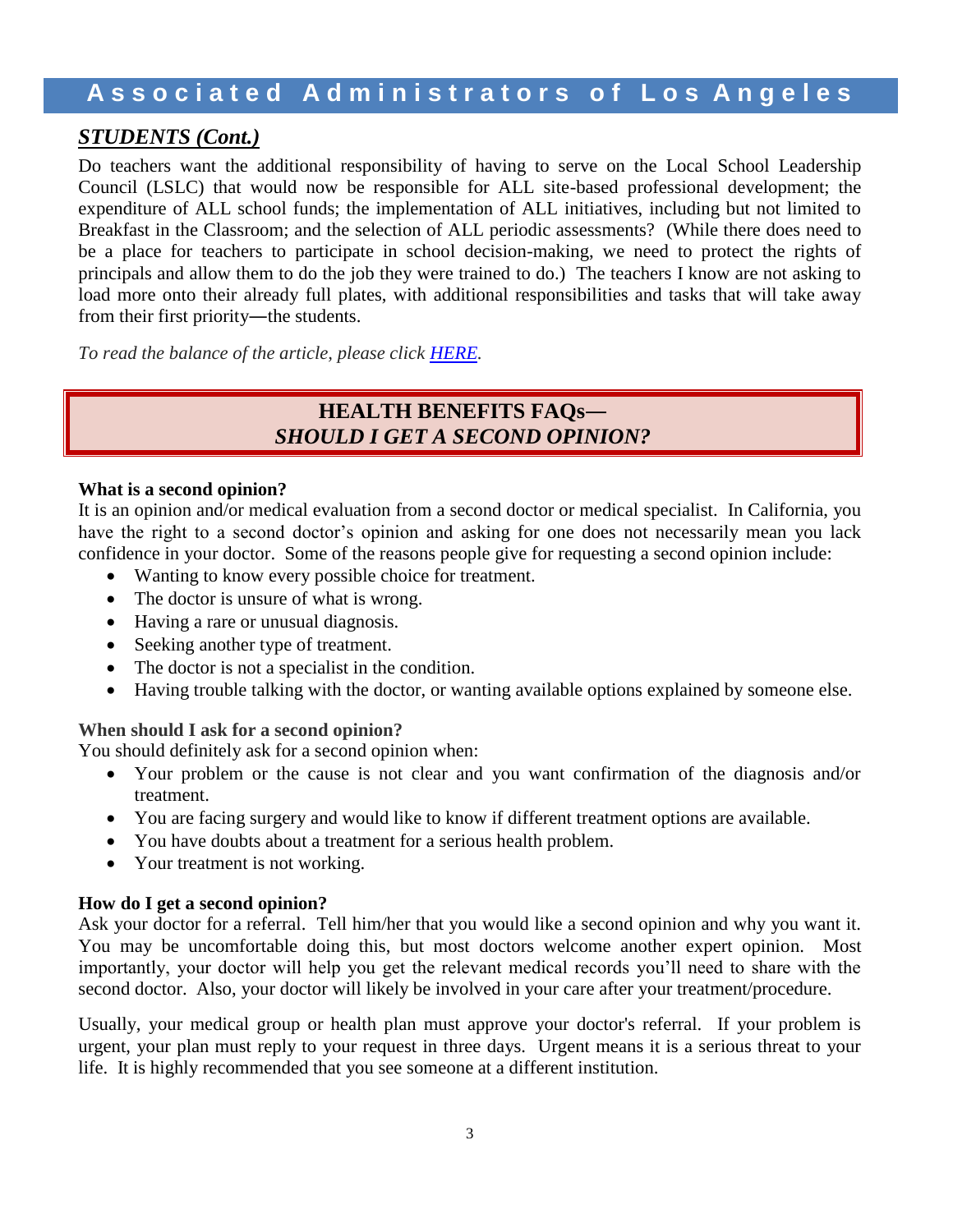#### *FAQ (Cont.)*

#### **What if I want to see a specialist who is not in the network?**

Call a hospital or medical facility that is a leader in your treatment or problem and ask for names or call the national society or association that addresses your problem. You can even send your records—or email them if you can get an electronic version from your doctor—to a doctor in another area. You may also receive the second opinion over the phone. If you consult with an expert outside of your plan, it may not be covered unless you can show that no one in the plan has the expertise you need. Check with your health plan about second opinions and what's covered.

#### **What should happen at the visit with the second doctor?**

- Give the doctor your test results and other necessary medical records or send them ahead of time.
- Briefly tell the doctor about your problem or treatment.
- Ask about treatment options, the benefits of each option, and potential side effects.
- If surgery is needed, ask why, and the number of times the doctor has performed the surgery.
- Do not tell the second doctor what the first doctor recommends; let the doctor make her/his own recommendations.
- Let the second doctor ask questions.

#### **What should I do after I get the second opinion?**

If the second opinion is different from the first, review it with your doctor. If you still don't know what to do, you can seek a third opinion.

References:

- California Department of Managed Health Care: *[Your Health Care](http://www.dmhc.ca.gov/HealthCareinCalifornia/YourHealthCareRights.aspx) Rights*
- U.S. Department of Health & Human Services: *[Questions to Ask Your Doctor](https://www.ahrq.gov/patients-consumers/patient-involvement/ask-your-doctor/index.html)*
- Patient Advocate Foundation: *[Second Opinions](https://www.patientadvocate.org/cardio-it-matters-sheets/second-opinions/)*

## **ELECTIONS FOR UNIT J JOB STEWARD**

There is *one* Unit J job steward opening for 2019 - 2022. The job steward plays an integral role in assisting Unit J members in the field. Please consider embracing this rewarding leadership role by submitting your interest in becoming an AALA Unit J job steward by Wednesday, January 30, 2019.

Presently, Unit J has *five* job stewards serving a three-year term from 2018 - 2021. They are:

| Laura Ramirez*        | ITD, Technical Project Manager                        |
|-----------------------|-------------------------------------------------------|
| <b>Stacy Barnet</b>   | Director of IT, Infrastructure Project Management     |
| <b>Alfredo Sixtos</b> | Truck Operations Manager, MMB Truck Operations Branch |
| <b>Mauricio Pinto</b> | Complex Project Manager, M&O N2                       |
| <b>Oscar Marrufo</b>  | Complex Project Manager, M&O S2                       |

\*Head Steward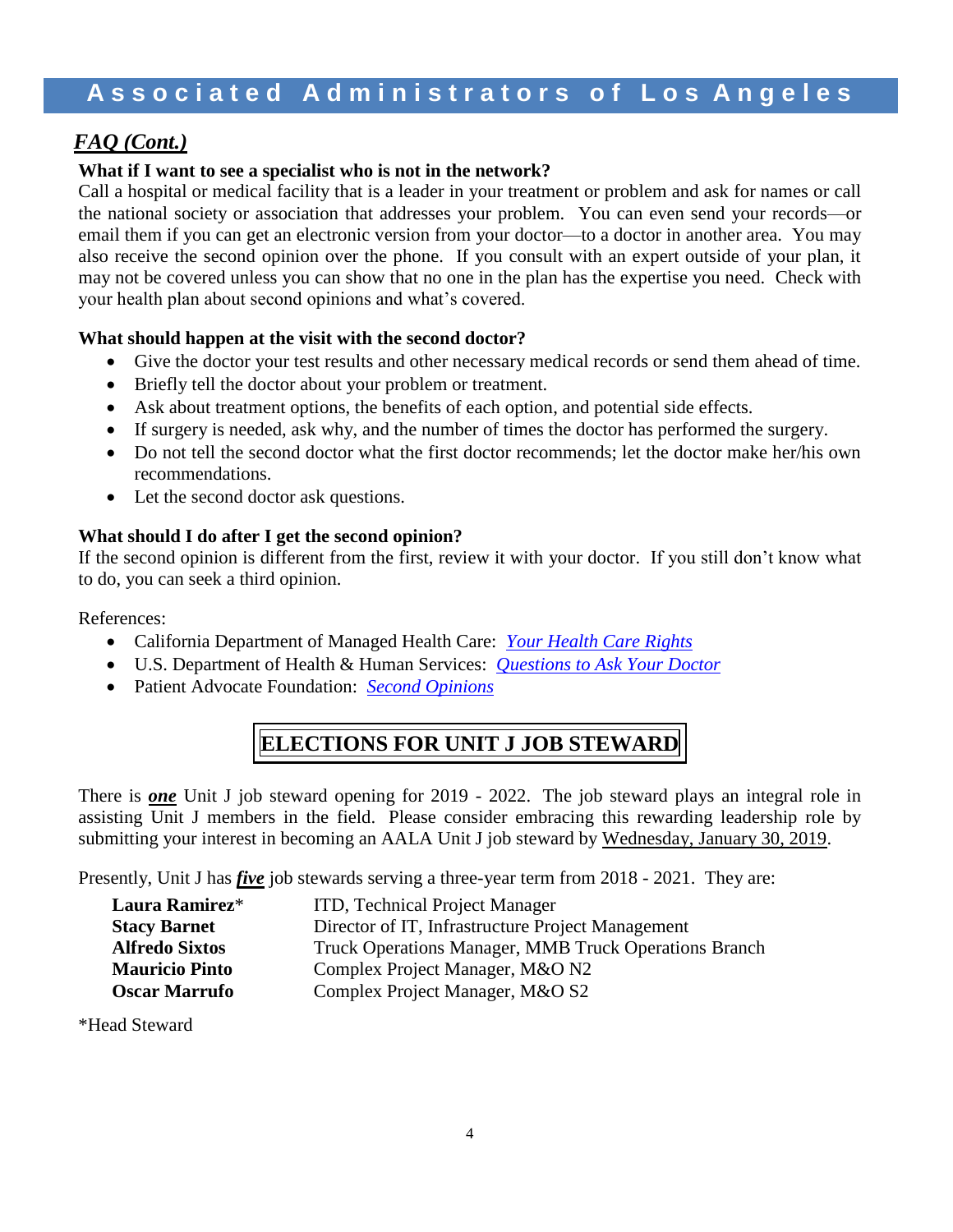#### **NATIONAL SCHOOL COUNSELING WEEK**

The week of February 4 – 8 is National School Counseling Week, sponsored by the American School Counselor Association (ASCA). This year's theme is "School Counselors: Providing Lessons for Life." The purpose of the week is to focus public attention on the unique contributions of school counselors within U.S. school systems and highlight the tremendous impact school counselors can have in helping students achieve school success and plan for a career. National School Counseling Week is always celebrated the first full week in February.

# **CONGRATULATIONS**

Congratulations to former LAUSD CFO **Henry Jones**, who has been elected as president of the CalPERS Board of Administration, the first African-American to serve in this capacity. Mr. Jones was originally elected by retired members to serve on the CalPERS Board in 2008. He currently serves on the Investment, Finance and Administration, Pension and Health Benefits, and Performance, Compensation, and Talent Management committees. He has also served as chair of the Investment Committee since 2012.

#### **ANNUAL SUMMARY OF WORK-RELATED INJURIES & ILLNESSES**

California State law requires every District school and office to display the Annual Summary of Work-Related Injuries and Illnesses (Cal/OSHA Form 300A) in a conspicuous place where notices to employees are customarily posted. This form must be posted from February 1 through April 30 every year.

An online Reference Guide 5693.2, *Cal/OSHA Log of Injuries and Illnesses,* is available [HERE](https://achieve.lausd.net/cms/lib/CA01000043/Centricity/domain/135/pdf%20files/REF5673.2CalOSHALogofInjuriesandIllnesses.pdf) and is posted on the Office of Environmental Health and Safety (OEHS) website. Please ensure the sitespecific logs are posted at every school and office to maintain compliance and prevent Cal/OSHA from issuing citations. A completed Cal/OSHA Form 300A for each site may be downloaded from the OEHS website the last week of January.

Information for the Form 300A Summary was compiled from employee injuries listed on the detailed Log of Work-Related Injuries and Illnesses (Cal/OSHA Form 300). This information is maintained by the OEHS at 333 S. Beaudry Avenue, 28<sup>th</sup> Floor, Los Angeles, California 90017. If you have any questions regarding the posting requirement or believe the information on the website is inaccurate, please contact the OEHS at 213.241.3199 or [www.lausd-oehs.org.](http://www.lausd-oehs.org/)

#### **2019 AALA SCHOLARSHIP APPLICATIONS NOW AVAILABLE**

The 2019 AALA Scholarship Application was emailed to school-site administrators at all comprehensive high schools, options schools, and community adult schools in early January. We encourage administrators to spread the word among their students about this excellent scholarship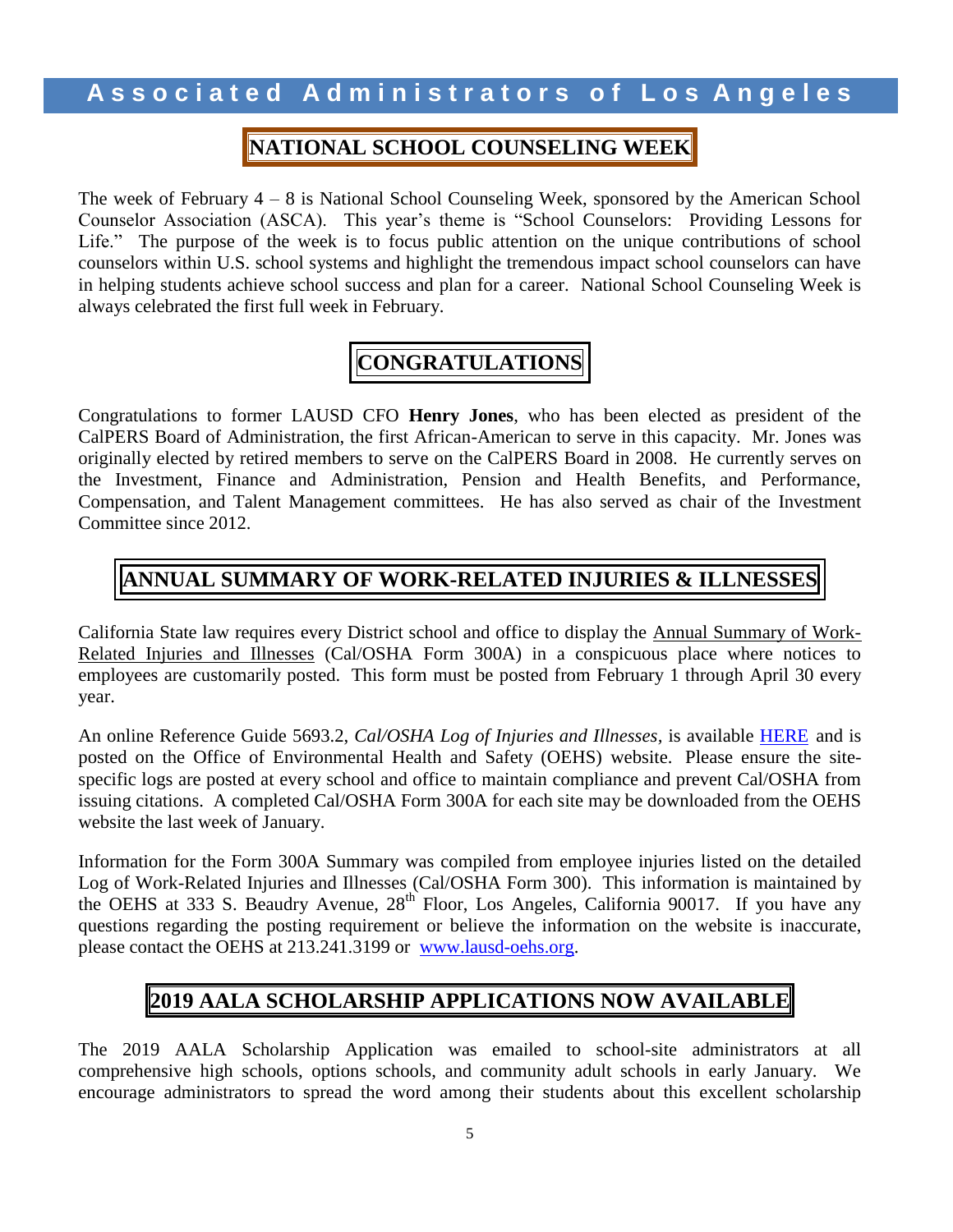#### *SCHOLARSHIPS (Cont.)*

opportunity and encourage them to apply. The due date for all completed applications is **Friday,**  February 22, 2019. This year we would like to see all schools represented in the applicant pool.

A minimum of twenty-five (25) scholarships will be awarded to comprehensive and options high school seniors and adult school students. AALA's program is one of the few that specifically designates scholarships for options and adult students. Among the twenty-five scholarships awarded, we are pleased to include the following special scholarships:

- **Dr. William J. Johnston Leadership Scholarship**
- **Jack H. Silas Social Justice Scholarship**
- **Dr. Judith Perez Scholarship**
- **Jack Moscowitz Memorial Scholarship**
- **Nellie and Bernard Kleiner Memorial Scholarship**

Additional scholarships may be awarded pending the Friends of AALA fundraising campaign, which is now in progress. Through the generous donations received last year, thirty scholarships were awarded. We would like to match that number, if not exceed it, this year.

The scholarships will be presented at the AALA Scholarship and Community Awards Banquet on Thursday, May 23, 2019, at the Millennium Biltmore Hotel. We hope that you will calendar the date and join us at this celebratory event. Should you have questions regarding the scholarship program, please contact **Gema Pivaral** in the AALA office at 213.484.2226 or [gpivaral@aala.us.](mailto:gpivaral@aala.us)

## **MORE ON GOVERNOR NEWSOM'S PROPOSED BUDGET**

In the midst of the challenges we are facing at LAUSD and those of our friends and relatives who work for the federal government, there is a bright spot: The proposed budget submitted by **Governor Newsom** is generous to education. Below are some highlights:

- \$80.7 billion in minimum school funding (a record amount)
- \$3 billion to districts to reduce the employer contribution rates to STRS and PERS by one percent in 2019-20 and 2020-21 and the balance to decrease other unfunded liabilities that districts have.
- \$1 billion tax credit for low-income families with young children
- \$1.3 billion for affordable housing
- \$500 million for child care programs, including education grants for workers
- \$750 million for full-day kindergarten
- \$125 million to enroll more four-year-olds in state preschool programs
- \$10 million to improve the state's school data system
- \$402 million additional funding for community colleges
- Increase in the number of available Cal Grants; including new grants for students who are parents of dependent children
- Substantial funding increases for UC and CSU campuses; 8 percent for CSU and 7 percent for UC
- \$262 million to improve infrastructure at CSU campuses and build child care centers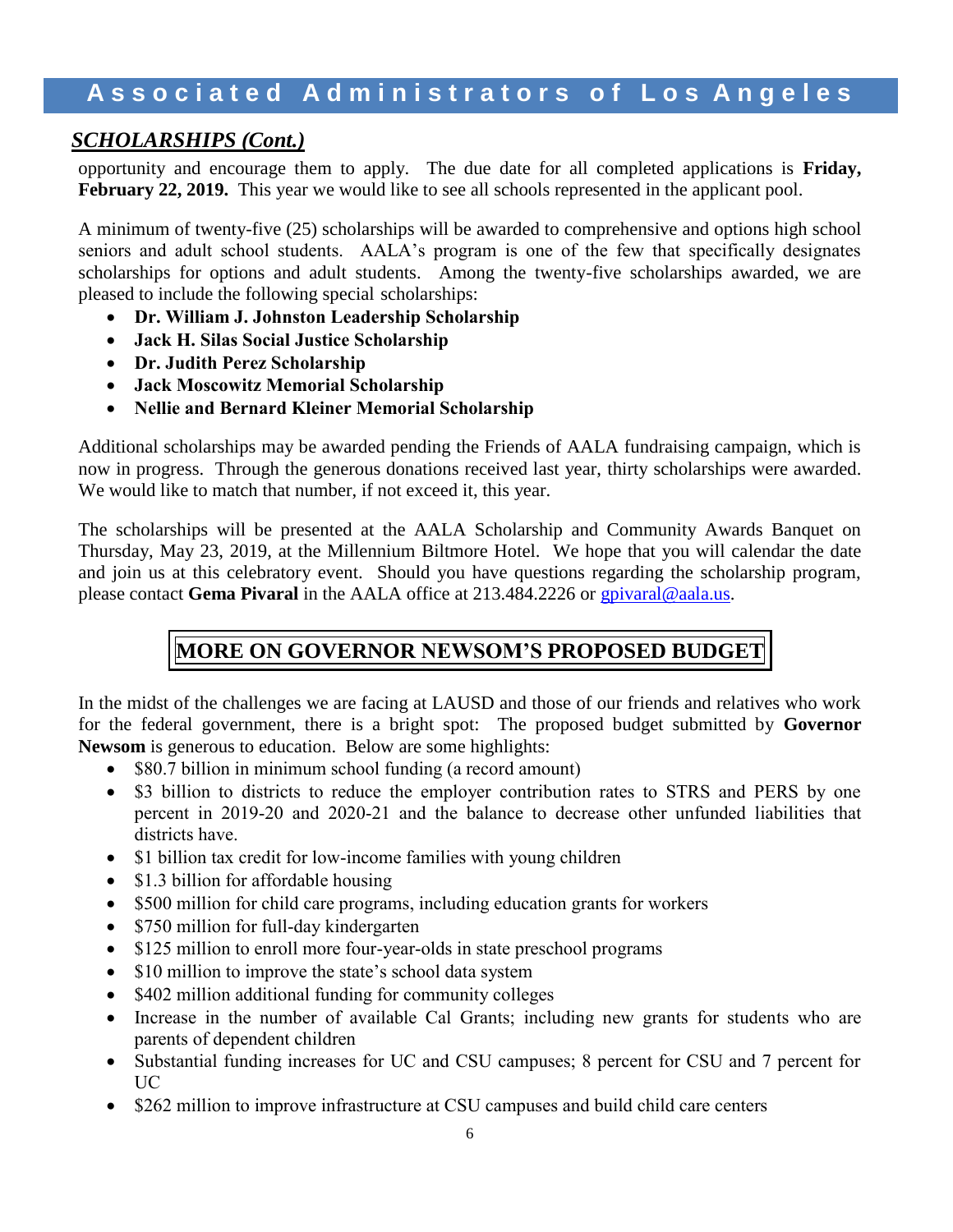#### *BUDGET (Cont.)*

- \$138 million for structural repairs and maintenance at UC campuses
- \$40 million to community colleges to offer a second year of free tuition to full-time students who do not meet current criteria

By February 1, the Governor must provide the Legislature more information in a trailer bill. The Legislature will then debate, change, and rework the budget prior to the revision which will be presented in May. The Legislature must adopt a budget by June 15.

## **ACADEMIC DECATHLON NEEDS VOLUNTEERS**

More than 500 students from 61 schools will compete in this year's Academic Decathlon, which will be held on **Saturday, February 2**, at Roybal Learning Center, 1200 Colton Street, Los Angeles, from 7:30 a.m. to 5:00 p.m. AALA members, both active and alumni, are being asked to assist with this outstanding academic competition. Your help is needed on February 2 from 7:30 a.m. to 1:00 p.m. to judge the speech and interview events and from 1:30 p.m. to 5:00 p.m. to assist with the Super Quiz. Click [HERE](https://na01.safelinks.protection.outlook.com/?url=https%3A%2F%2Fgoo.gl%2Fforms%2FH2Jr492VLy96ngnM2&data=02%7C01%7Cluis.mora%40lausd.net%7C31971a2b434c4dc6048508d670f5b2a7%7C042a40a1b1284ac48648016ffa121487%7C0%7C0%7C636820597906094030&sdata=eouqGVEMXA93373CetsGdQyJhQU9Oi9Sog1q5r%2FpLtk%3D&reserved=0) for the volunteer application. Confirmation will be emailed to you. For questions or additional information, please email [academic.decathlon@lausd.net.](mailto:academic.decathlon@lausd.net)

Additional help is needed to read and score the students' essays on **Wednesday, January 30,** from 8:30 a.m. to 3:00 p.m., at the Beaudry Building, Room 18-201. Substitute coverage is available for classroom teachers. Validated parking will be available at Visconti Apartments, 1221 W. 3<sup>rd</sup> Street. For more information and to RSVP, please contact **Luis Mora**, Beyond the Bell Administrator, at [luis.mora@lausd.net.](mailto:luis.mora@lausd.net)

**IN MEMORIAM**

**PHIL JORDAN—Former Assistant Superintendent and Area Superintendent for Region C; secondary** personnel director of the Student Integration Program; administrative coordinator in the Office of the Deputy Superintendent; assistant director in the Compensatory Education Program; coordinator in Staff Development; supervisor in the Elementary and Secondary Projects Department; principal at Glenfeliz Elementary School; and assistant principal at Utah Elementary School. Mr. Jordan left the District in January 1985 to take a position as Superintendent of Pasadena Unified School District. He passed away on January 22, 2019. Private services will be held.

**CALENDAR**

| <b>EVENT</b>                                                                                                               | <b>DATE</b> | <b>CONTACT</b>     |  |  |  |  |
|----------------------------------------------------------------------------------------------------------------------------|-------------|--------------------|--|--|--|--|
| <b>JANUARY IS NATIONAL BLOOD DONOR, BRAILLE LITERACY, MENTORING,</b><br>AND SLAVERY AND HUMAN TRAFFICKING PREVENTION MONTH |             |                    |  |  |  |  |
| <b>CalPERS Benefits Education Event</b> January $25 - 26$ , 2019<br>at Double Tree in Cathedral City                       |             | www.calpers.ca.gov |  |  |  |  |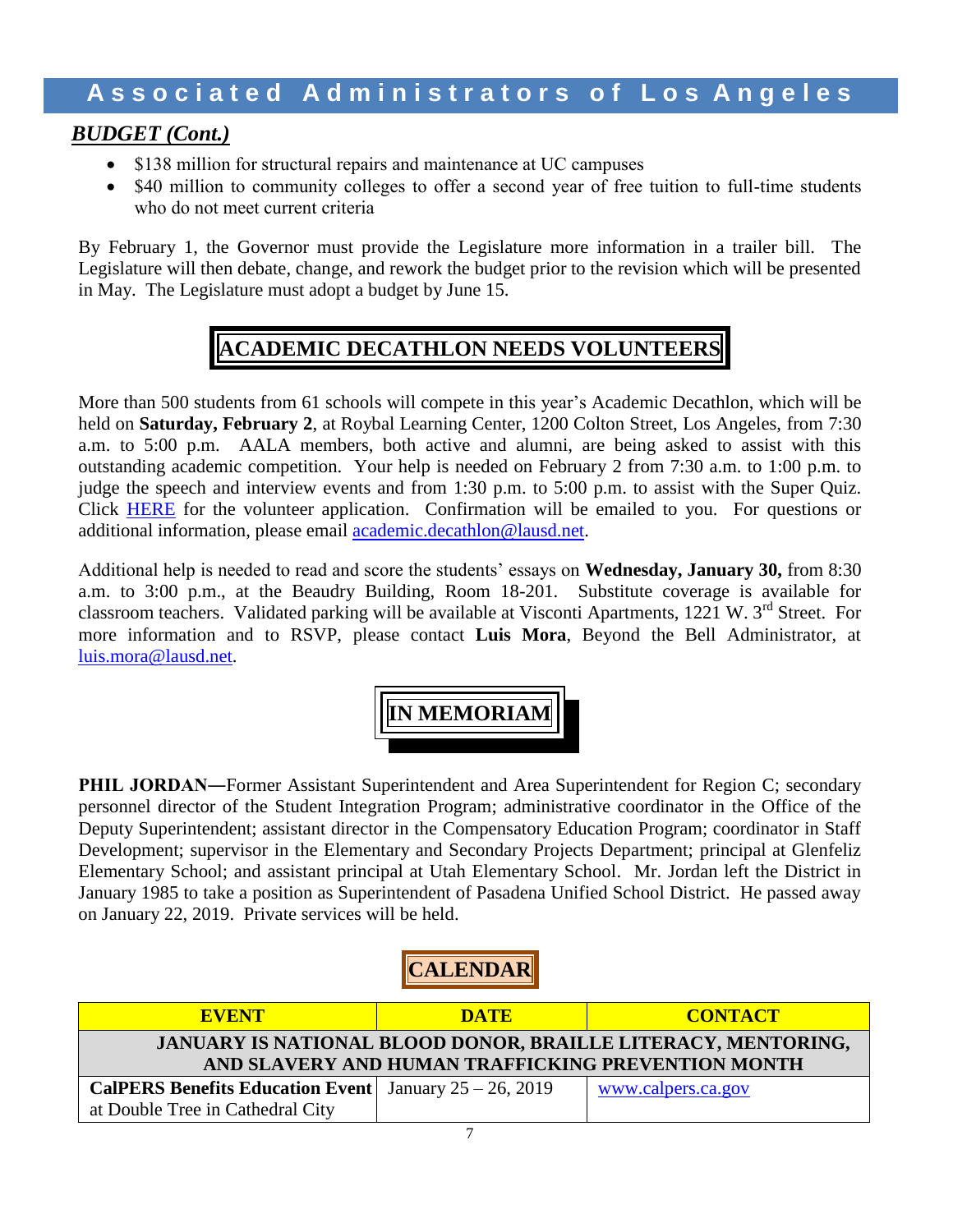| <b>EVENT</b>                                         | <b>DATE</b>                                           | <b>CONTACT</b>                                             |  |
|------------------------------------------------------|-------------------------------------------------------|------------------------------------------------------------|--|
| <b>Fundraising Event for Jackie</b>                  | January 26, 2019                                      | Farrell Bender, 323.465.9655 or                            |  |
| <b>Goldberg</b> in Los Angeles                       | 2:00 p.m. - 4:00 p.m.                                 | nancydolanassociates@gmail.com                             |  |
| <b>Fundraising Event for Dr. Cynthia</b>             | January 27, 2019                                      | <b>Click HERE to RSVP</b>                                  |  |
| Gonzalez at 2631 Ivanhoe Dr., L.A.                   | 11:30 a.m. $-1:30$ p.m.                               |                                                            |  |
| <b>Scoring of Academic Decathlon</b>                 | January 30, 2019                                      | Luis Mora, luis.mora@lausd.net                             |  |
| Essays at Beaudry Building, 18-201                   | $8:30$ a.m. $-3:00$ p.m.                              |                                                            |  |
| <b>CalSTRS Workshop at Caroldale</b>                 | January 31, 2019                                      | Maria Voigt, 213.241.6365 or                               |  |
| Avenue ES, Auditorium                                | 4:00 p.m. $-$ 5:30 p.m.                               | Register HERE                                              |  |
|                                                      | <b>FEBRUARY IS AMERICAN HEART, BLACK HISTORY, AND</b> |                                                            |  |
|                                                      | <b>CHILDREN'S DENTAL HEALTH MONTH</b>                 |                                                            |  |
| <b>Summer Principal Application</b><br><b>Period</b> | February $1 - 28$ , 2019                              | https://summer.lausd.net                                   |  |
| <b>Adult School Principals' Meeting</b>              | February 1, 2019                                      |                                                            |  |
| at East L. A. Skills Center                          | 8:00 a.m. - 3:00 p.m.                                 |                                                            |  |
| <b>Academic Decathlon Competition</b>                | February 2, 2019                                      | <b>Kathy Gonnella</b> , 213.241.7900 or                    |  |
| at Roybal Learning Center                            | 7:30 a.m. $-5:00$ p.m.                                | katherine.gonnella@lausd.net                               |  |
| Senior High School, Middle School,                   | February 6, 2019                                      | Dr. Ed Trimis, etrimis@lausd.net,                          |  |
| and Options Principals' Meeting at                   | 7:30 a.m. $-12:00$ p.m.                               | or Mylene Keipp, mylene.keipp@                             |  |
| <b>Pickwick Gardens (Required)</b>                   |                                                       | lausd.net; Dr. L. Gail Garrett,                            |  |
|                                                      |                                                       | 323.541.1800 or                                            |  |
|                                                      |                                                       | lgarrett@lausd.net; Victorio<br>Gutierrez, 323.569.7140 or |  |
|                                                      |                                                       | vgutie1@lausd.net                                          |  |
| <b>NATIONAL SCHOOL</b>                               | February $4-8$ , 2019                                 |                                                            |  |
| <b>COUNSELING WEEK</b>                               |                                                       |                                                            |  |
| <b>Pilot School Principals' Meeting at</b>           | February 6, 2019                                      | Paul Hirsch, 323.817.6461 or                               |  |
| Pickwick Gardens (Required until                     | 7:30 a.m. $-3:00$ p.m.                                | paul.hirsch@lausd.net                                      |  |
| noon)                                                |                                                       |                                                            |  |
| <b>Special Education Principals'</b>                 | February 7, 2019                                      | <b>Melissa Winters</b> , 213.749.8310 or                   |  |
| Meeting at Beaudry 17-117                            | $8:00$ a.m. $-4:30$ p.m.                              | mrw4766@lausd.net                                          |  |
| <b>AALA Representative Assembly</b>                  | February 7, 2019                                      | <b>Javier Melendez</b> , 213.484.2226                      |  |
| <b>Meeting at Casa Italiana</b>                      | $4:30$ p.m.                                           |                                                            |  |
| <b>Fundraising Dinner for Jackie</b>                 | February 7, 2019                                      | <b>Farrell Bender</b> , 323.465.9655 or                    |  |
| <b>Goldberg</b> at Golden Dragon                     | 5:00 p.m. $-7:00$ p.m.                                | nancydolanas sociates @gmail.com.                          |  |
| <b>Elementary Principals' Meeting at</b>             | February 8, 2019                                      | <b>Haywood Thompson,</b>                                   |  |
| <b>Pickwick Gardens (Required)</b>                   | $8:00$ a.m. $-12:00$ p.m.                             | 323.294.5275 or                                            |  |
|                                                      |                                                       | hthomp1@lausd.net                                          |  |
| <b>Spring Lockdown Drill</b>                         | February $11 - 15$ , 2019                             | Dr. Jill Barnes, 213.241.3889                              |  |
| <b>Spring Radio Test</b>                             | February 12, 2019                                     | Dr. Jill Barnes, 213.241.3889                              |  |
| <b>VALENTINE'S DAY</b>                               | February 14, 2019                                     |                                                            |  |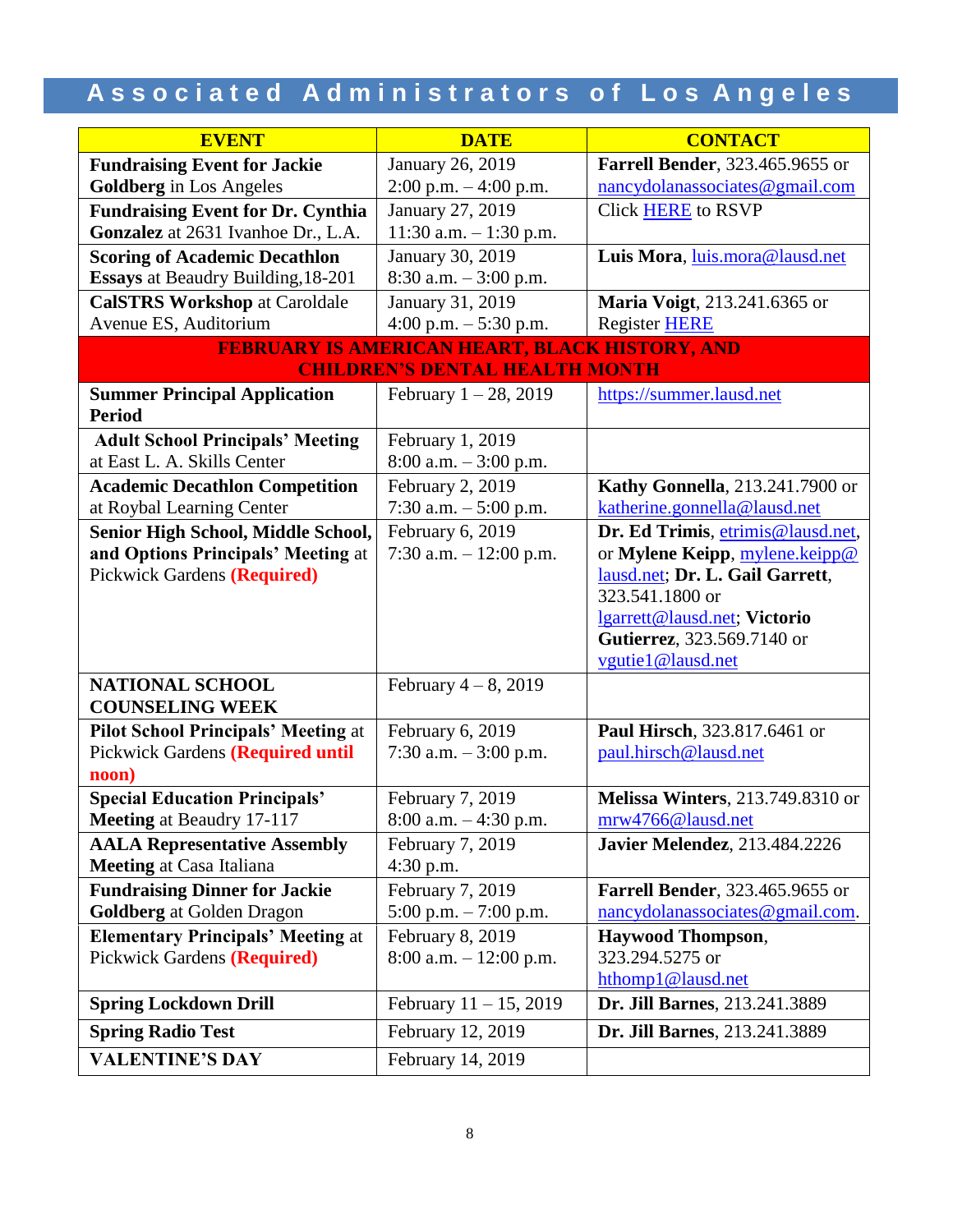

region 16



# **CALL FOR PRESENTERS**





**KEYNOTE SPEAKER DR. MARGARET WHEATLEY Author**

*Who Do We Choose To Be? Facing Reality, Claiming Leadership, Restoring Sanity*

**ACSA Region 16 and Local District East invite you to share your experience and expertise in promising leadership practices by presenting a 50-minute learning session for summit participants. Possible workshop topics include:**

- 
- Combat Burnout, Promote Wellness Putting Equity in Action
- **Leading Trauma Informed Schools Strength-Based Leadership**
- **Design Thinking for Problem Solving Innovative Leadership**
- **Key Steps to Applying for the Next Position**
- **Framing the Day for Success Inspiring Teacher Leadership**
	-
	-
	-

**Use the link below to submit information about your proposed session and your availability to facilitate one or both sessions. Sessions are from 8:30 a.m. - 9:30 a.m. and 9:45 a.m. - 10:45 a.m.**

*[Click Here to Complete the Presenter Proposal](https://goo.gl/forms/mRyl4bPIIcwm7JWX2)*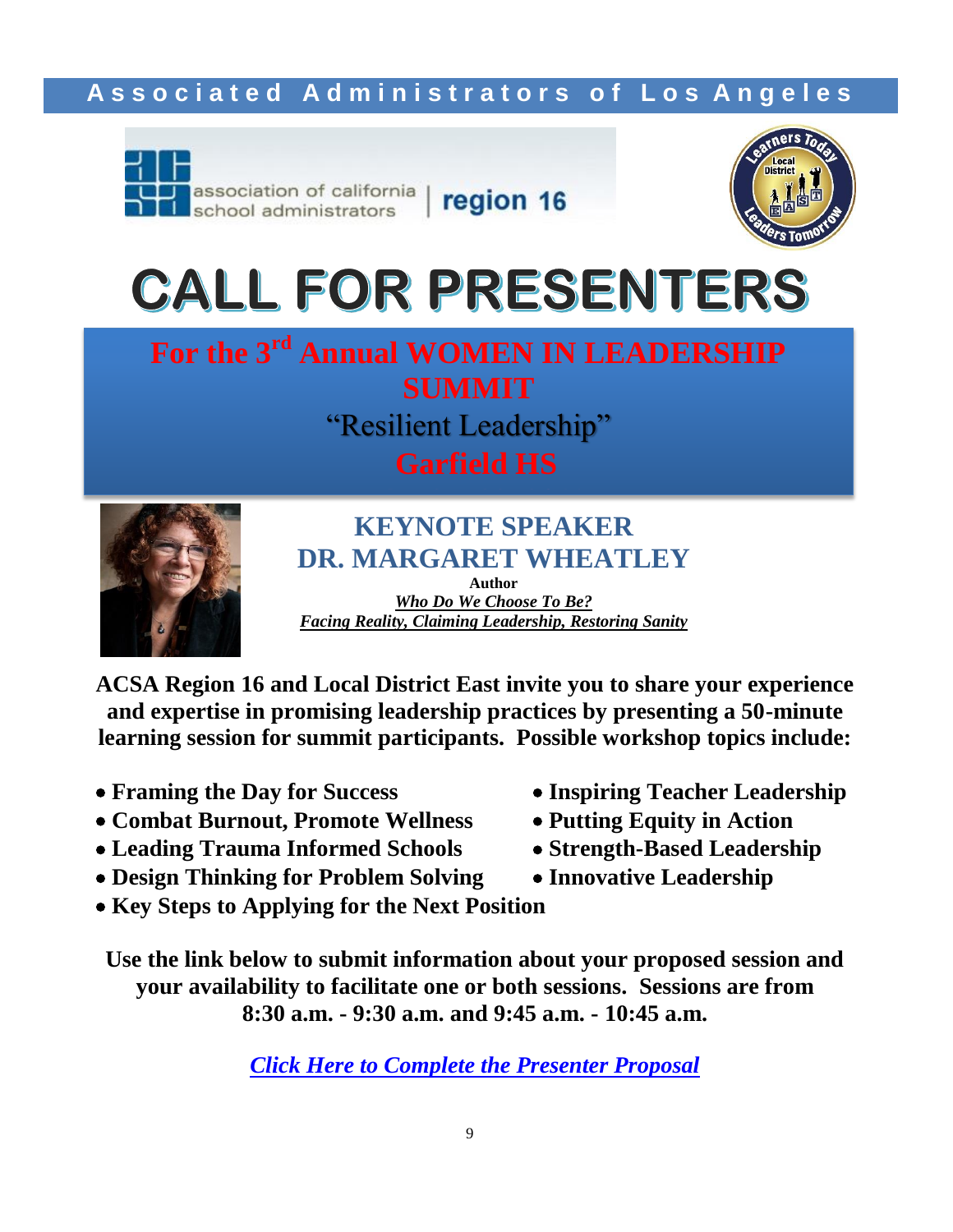



# **MOVING FORWARD― ADMINISTRATORS' SOCIAL**

Come join your colleagues for hors d'oeuvres and spirits. *No Speakers. No Speeches.*

Just relax and enjoy the company of your colleagues.

**Current ACSA members and anyone interested in joining ACSA are welcome.** *(Bring a friend who wants to learn about ACSA.)*

The event is cohosted by ACSA Region 16 and Associated Administrators of Los Angeles

> **Thursday, January 31, 2019 5:00 p.m. ― 7:30 p.m.**

**TAIX 321 Lounge 1911 W. Sunset Blvd. Los Angeles, CA 90026 213.484.1265**

**Please RSVP by calling or emailing Michael Payne 818.416.2902 [michael.payne@lausd.net](mailto:michael.payne@lausd.net)**

*ACSA's mission is to support California's educational leaders; ensure all students have the essential skills and knowledge needed to excel; and champion public education.*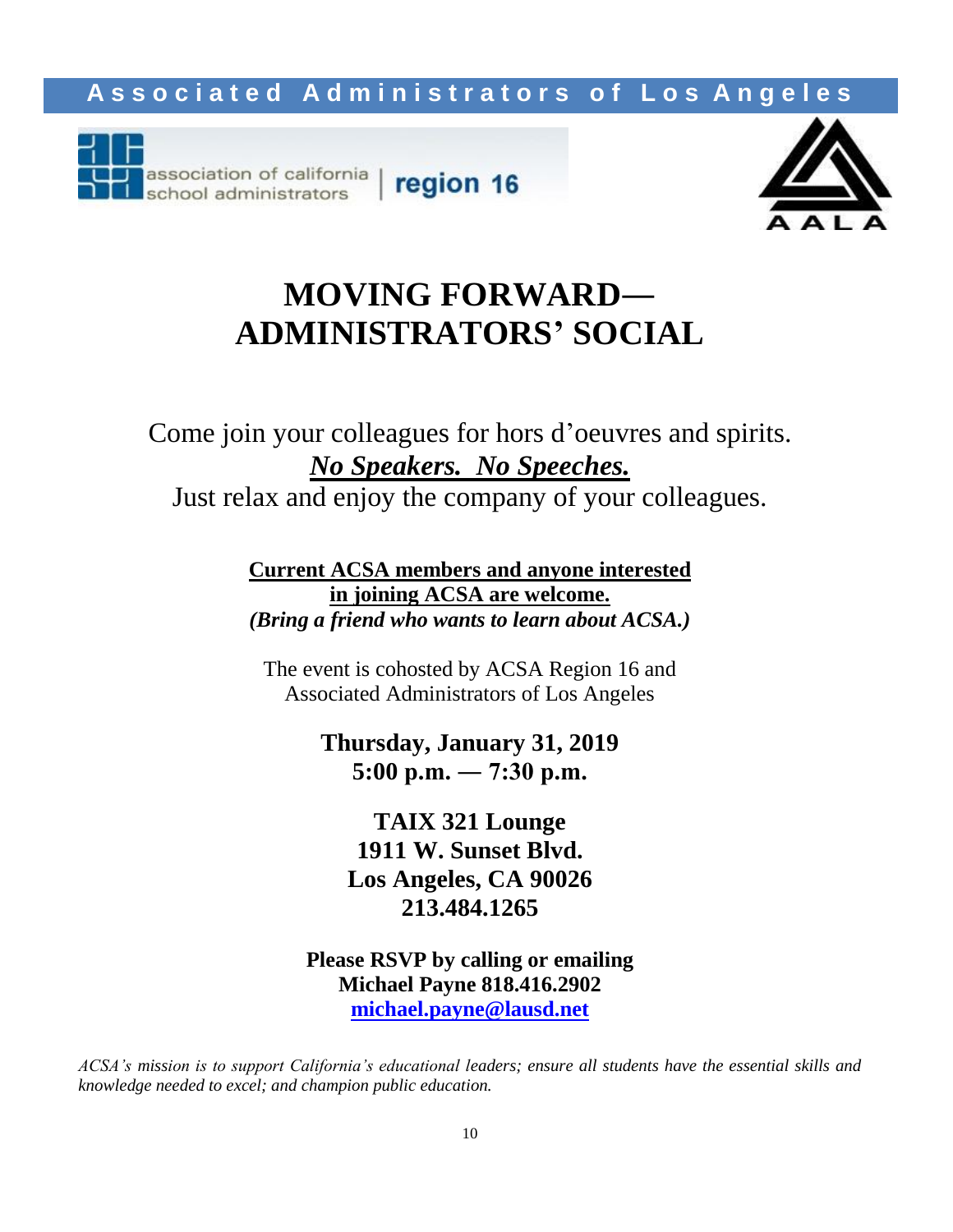# **2019 Extended School Year (ESY)** June 26, 2019 to July 24, 2019

BUSIO



Elementary: 9:00 am -1:20 pm

**Secondary 8:00 am - 12:20 pm** 

Special Ed. Centers: 8:00 am -12:20 pm

# **ESY Employment Application Windows Available at summer.lausd.net**

- Administrators: February 1, 2019 March 4, 2019
- Teachers and Paraprofessionals: February 1, 2019 April 8, 2019
- Clerical: February 1, 2019 ongoing

Please visit the SPED/OPS website ESY Tab for upcoming ESY information or call (213)241-6701 for questions related to ESY. \*Dates and times are subject to change due to funding and student enrollment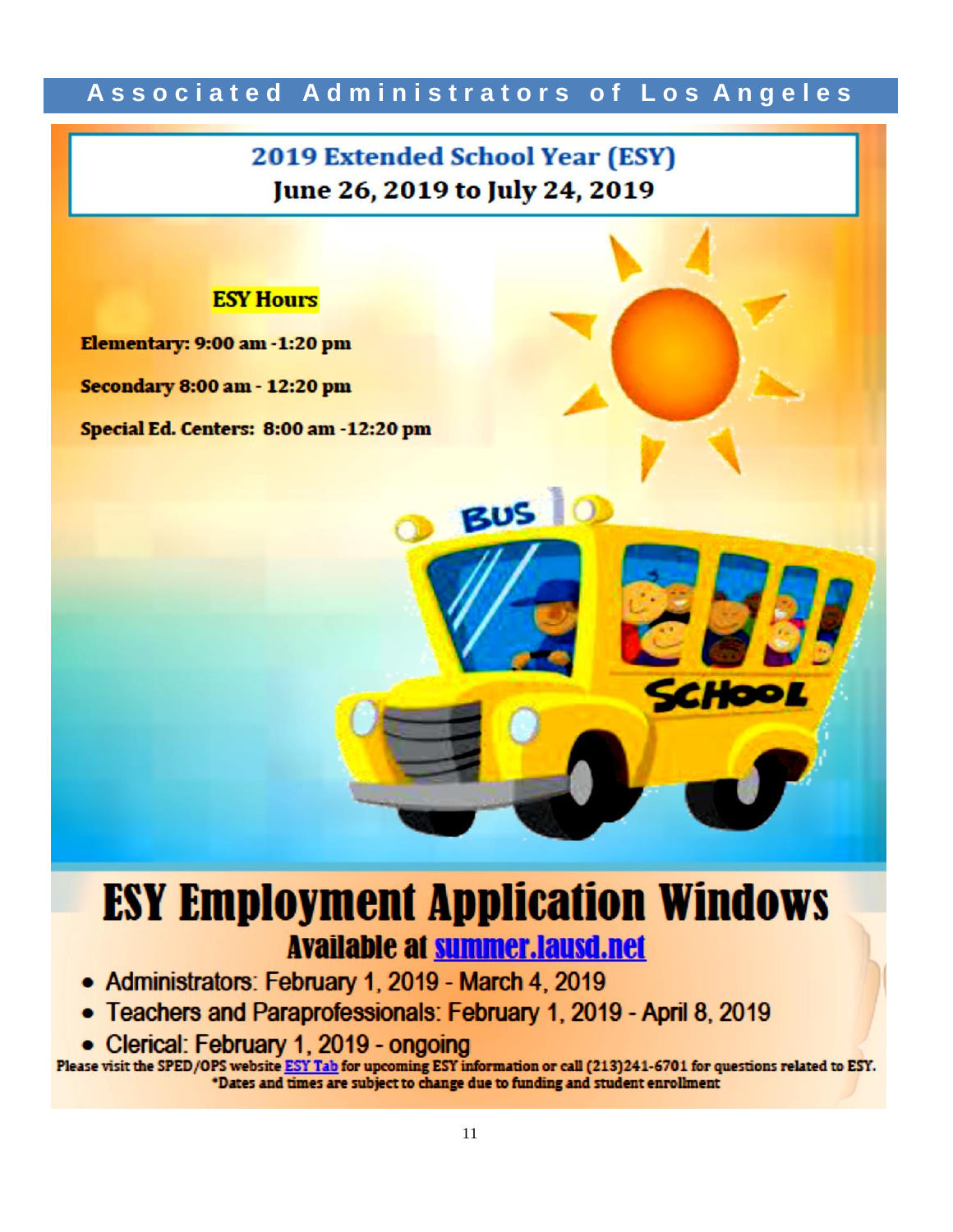## **POSITIONS AVAILABLE**

*Note to Applicants: Please be advised that you are responsible for making sure all the District requirements have been met. Do not contact AALA for information regarding positions; for detailed requirements for positions and employment updates use the contact phone number provided in the announcement or visit the District website at* [http://www.lausdjobs.org](http://www.lausdjobs.org/) *(classified) or* <http://achieve.lausd.net/Page/1125> *(certificated). Employees who change basis during the school year may not earn a full year of service credit and annualized employees who change their basis during the year may sustain an annualized settlement.*

| <b>CERTIFICATED POSITIONS</b>         | <b>LOCATION</b>       | <b>CONTACT</b>           | <b>DEADLINE</b>  |
|---------------------------------------|-----------------------|--------------------------|------------------|
| <b>ASSISTANT PRINCIPAL,</b>           | Lovelia P.            | Luis Heckmüller,         | 5:00 p.m.        |
| <b>ELEMENTARY</b>                     | Flournoy ES and       | Director, 310.354.3400   | Friday           |
| MST 38G, B Basis                      | <b>STEAM</b>          |                          | January 25, 2019 |
|                                       | Magnet, Local         |                          |                  |
|                                       | <b>District South</b> |                          |                  |
| ASSISTANT PRINCIPAL,                  | Roosevelt HS,         | <b>Margery Weller,</b>   | 5:00 p.m.        |
| <b>SECONDARY COUNSELING</b>           | Partnership for       | Margery. Weller@partners | Monday           |
| <b>SERVICES</b>                       | Los Angeles           | hipla.org                | January 28, 2019 |
| MST 41G, B Basis                      | Schools               |                          |                  |
| <b>CLASSIFIED POSITIONS</b>           | <b>LOCATION</b>       | <b>CONTACT</b>           | <b>DEADLINE</b>  |
| FACILITIES ASSET DEVELOPMENT          | Facilities            | <b>Click HERE</b>        | Friday           |
| <b>DIRECTOR</b>                       | <b>Services</b>       |                          | January 25, 2019 |
| \$122,000 - \$165,000, 12-month       | Division              |                          |                  |
| position                              |                       |                          |                  |
| <b>CARPENTRY TECHNICAL</b>            | Maintenance &         | <b>Click HERE</b>        | Friday           |
| <b>SUPERVISOR</b>                     | Operations, FSD       |                          | January 25, 2019 |
| \$87,100 - \$108,100, 12-month        |                       |                          |                  |
| position                              |                       |                          |                  |
| <b>COMPUTER APPLICATIONS</b>          | Information           | <b>Click HERE</b>        | Thursday         |
| <b>ADMINISTRATOR SAP</b>              | Technology            |                          | February 7, 2019 |
| \$108,900 - \$134,980, 12-month       | Division              |                          |                  |
| position                              |                       |                          |                  |
| <b>CONSTRUCTION MANAGER</b>           | Project               | <b>Click HERE</b>        | When Filled      |
| \$124,600 - \$155,000, 12-month       | Execution             |                          |                  |
| position                              | Branch, FSD           |                          |                  |
| <b>ORACLE DEVELOPER</b>               | Information           | <b>Click HERE</b>        | When Filled      |
| \$99,500 - \$123,500, 12-month        | Technology            |                          |                  |
| position                              | Division              |                          |                  |
| <b>PROGRAM SCHEDULER</b>              | Facilities            | <b>Click HERE</b>        | When Filled      |
| \$87,099 - \$108,064, 12-month        | <b>Services</b>       |                          |                  |
| position                              | Division              |                          |                  |
| <b>HEATING &amp; AIR CONDITIONING</b> | Inspection            | <b>Click HERE</b>        | When Filled      |
| <b>INSPECTOR</b>                      | Department,           |                          |                  |
| \$79,800, 12-month position           | <b>FSD</b>            |                          |                  |